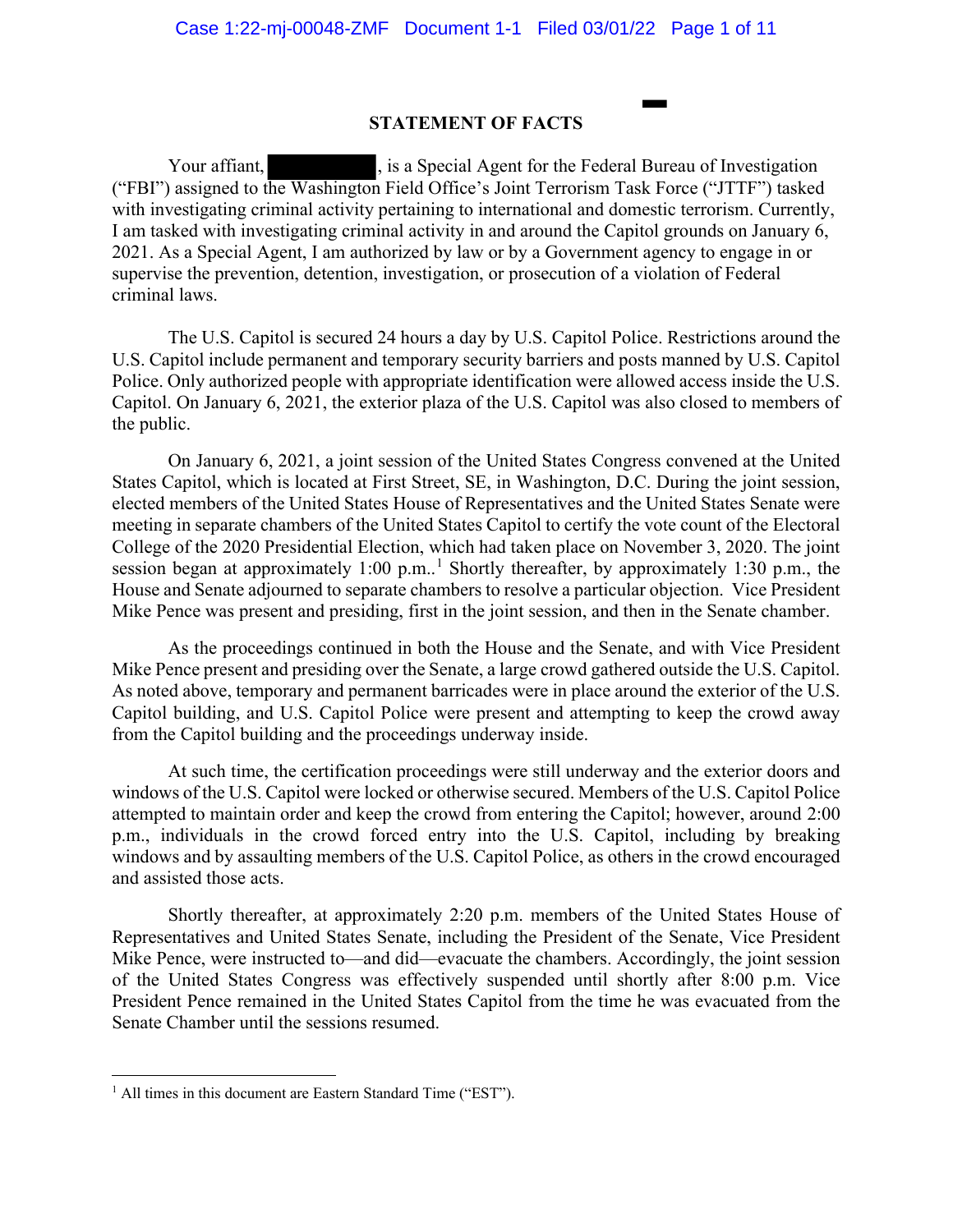## Case 1:22-mj-00048-ZMF Document 1-1 Filed 03/01/22 Page 2 of 11

During national news coverage of the aforementioned events, video footage which appeared to be captured on mobile devices of persons present on the scene depicted evidence of violations of local and federal law, including scores of individuals inside the U.S. Capitol building without authority to be there.

On or about March 17, 2021, the United States Attorney's Office – District of Columbia ("USAO-DC") requested assistance from the FBI in identifying individuals in the vicinity of the Speaker's Lobby of the United States Capitol on January 6, 2021. One of the individuals identified by the USAO-DC was wearing a gray hat, black facemask, a black and gray Northface jacket, blue jeans, a backpack, and black gloves. The black facemask had a symbol on the front left side of the mask in the shape of a white circle with three white lines converging at the center of the white circle. This individual was listed as "BOLO 301" on the FBI's Capitol Violence website [\(https://www.fbi.gov/wanted/capitol-violence-images\)](https://www.fbi.gov/wanted/capitol-violence-images). Image 1 depicts BOLO 301 in the vicinity of the Speaker's Lobby immediately after Ms. Ashli Babbitt was shot.



**Image 1: BOLO 301 in vicinity of Speaker's Lobby**

BOLO 301 was observed on security footage entering the United States Capitol through the Rotunda Door at approximately 2:26 p.m. (Image 2). BOLO 301 is circled in red in Image 2 below. BOLO 301 entered wearing a black and gray Northface jacket, blue jeans, and a backpack. BOLO 301 held a gray hat in BOLO 301's left hand. Upon entry, BOLO 301 was not wearing a facemask, however, security footage shows BOLO 301 pulling a black facemask over his face after entry into the Capitol Building. An open-source video published by RMG News, shows another angle of BOLO 301 entering the Capitol, a screenshot of which is provided below at Image 3.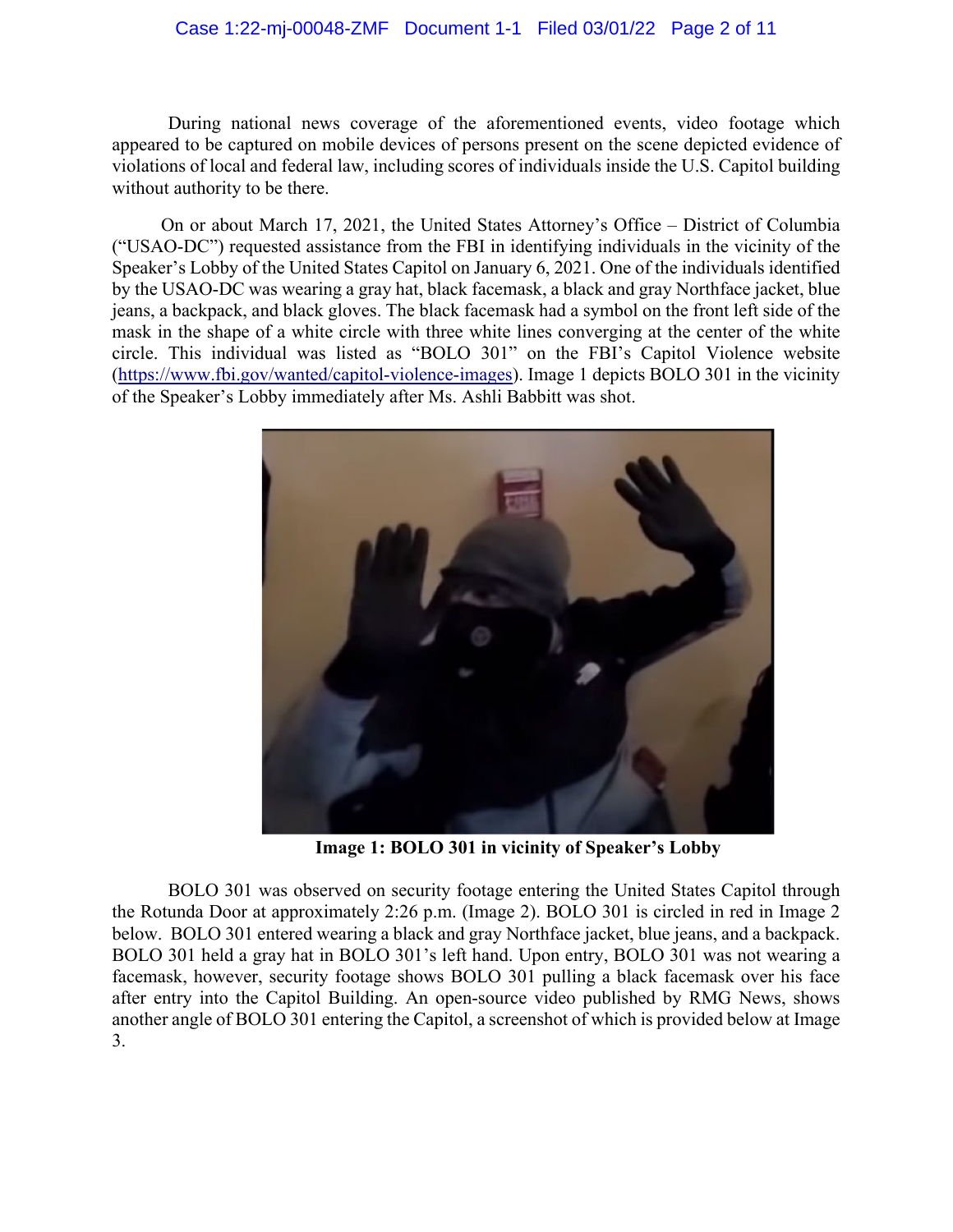

**Image 2: BOLO 301 entering the USCB**



**Image 3: Still taken from RMG News video**

At approximately 2:27 p.m., BOLO 301 was observed on surveillance footage talking with a member of the USCP in the Rotunda, a screenshot of which is presented below as Image 4, and at about 2:28 p.m., BOLO 301 was observed walking from the Rotunda towards Statuary Hall, as seen in Image 5 below. In Images 4 and 5, BOLO 301 is seen wearing the same black and gray Northface jacket, blue jeans, and backpack as depicted in Images 1, 2, and 3 above as well as the gray hat and black facemask. BOLO 301 is circled in red below in Images 4 and 5.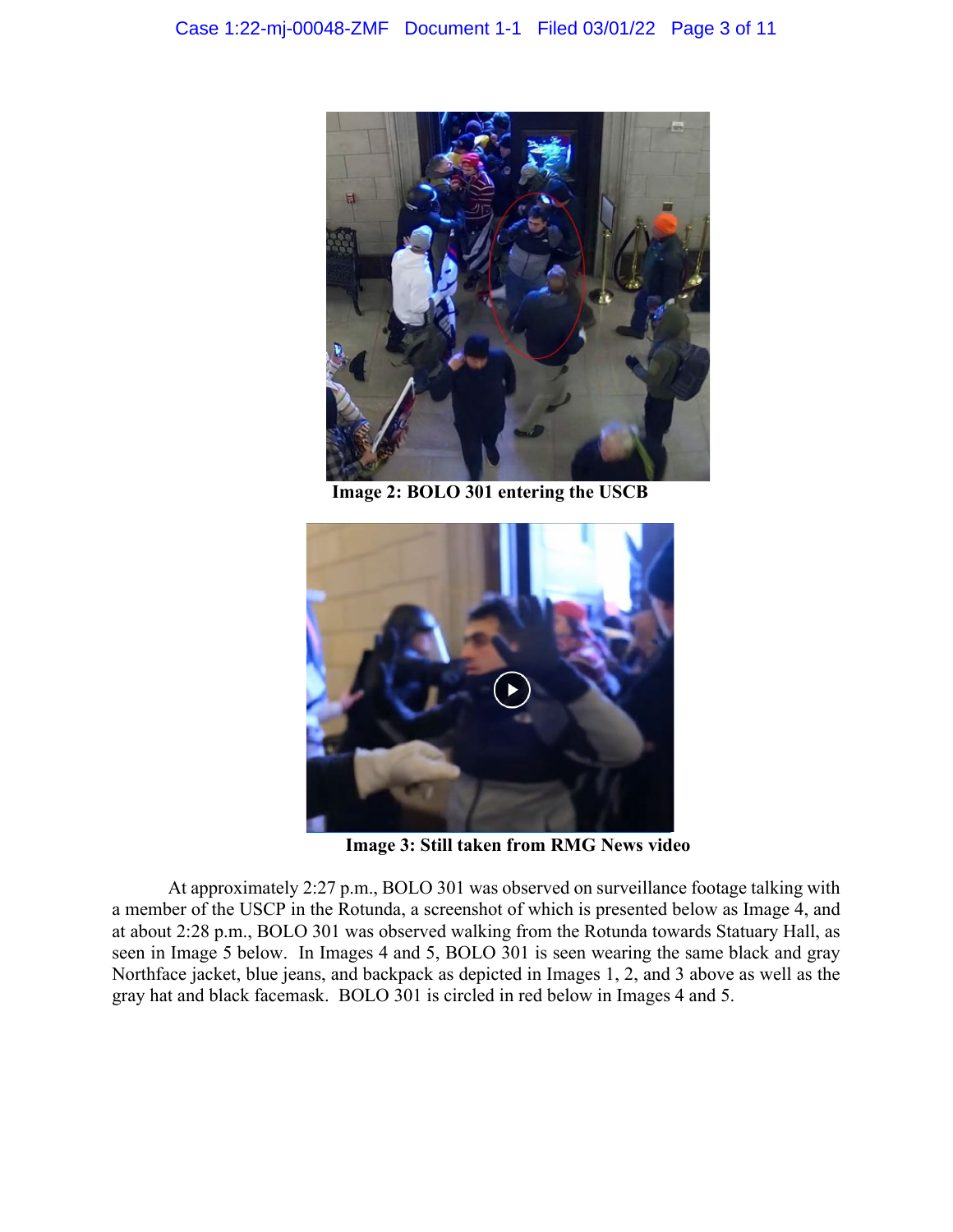

**Image 4: BOLO 301 inside Rotunda**



**Image 5: BOLO 301 walking towards Statuary Hall**

Around 2:29 p.m. and as presented in Images 6 and 7 below, BOLO 301 was observed on surveillance footage walking in Statuary Hall towards the House of Representatives Chamber, wearing the same clothing as depicted in Images 4 and 5. BOLO 301 is circled in red below in Images 6 and 7.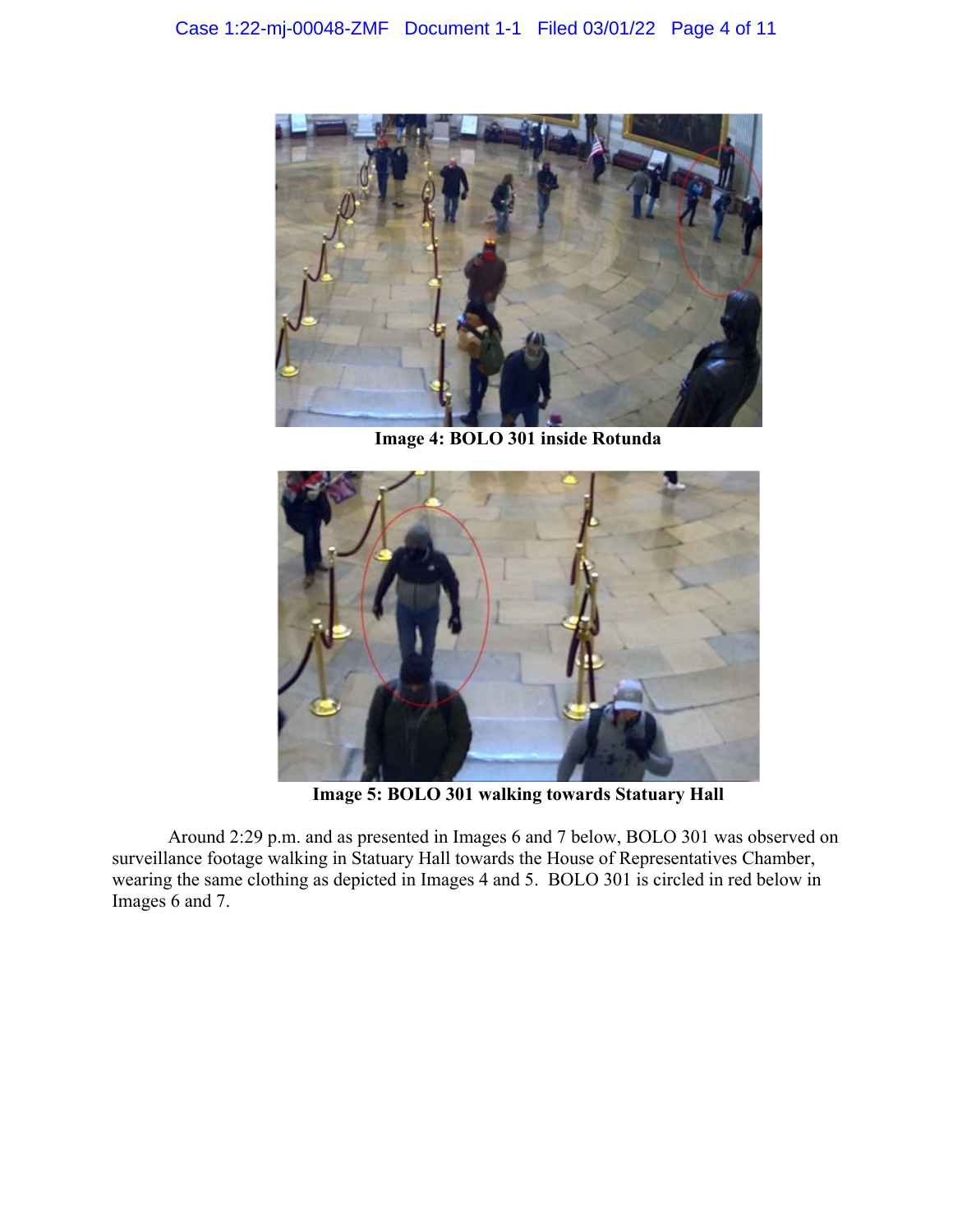

**Image 6: BOLO 301 in Statuary Hall**



**Image 7: BOLO 301 walking in Statuary Hall**

At approximately 2:41 p.m., BOLO 301 was captured on surveillance footage walking towards room H208 and then walking in the direction of the Speaker's Lobby, as presented below in Images 8 and 9. BOLO 301 is circled in red below in Images 8 and 9, wearing the same clothing as depicted in Images 4 through 7.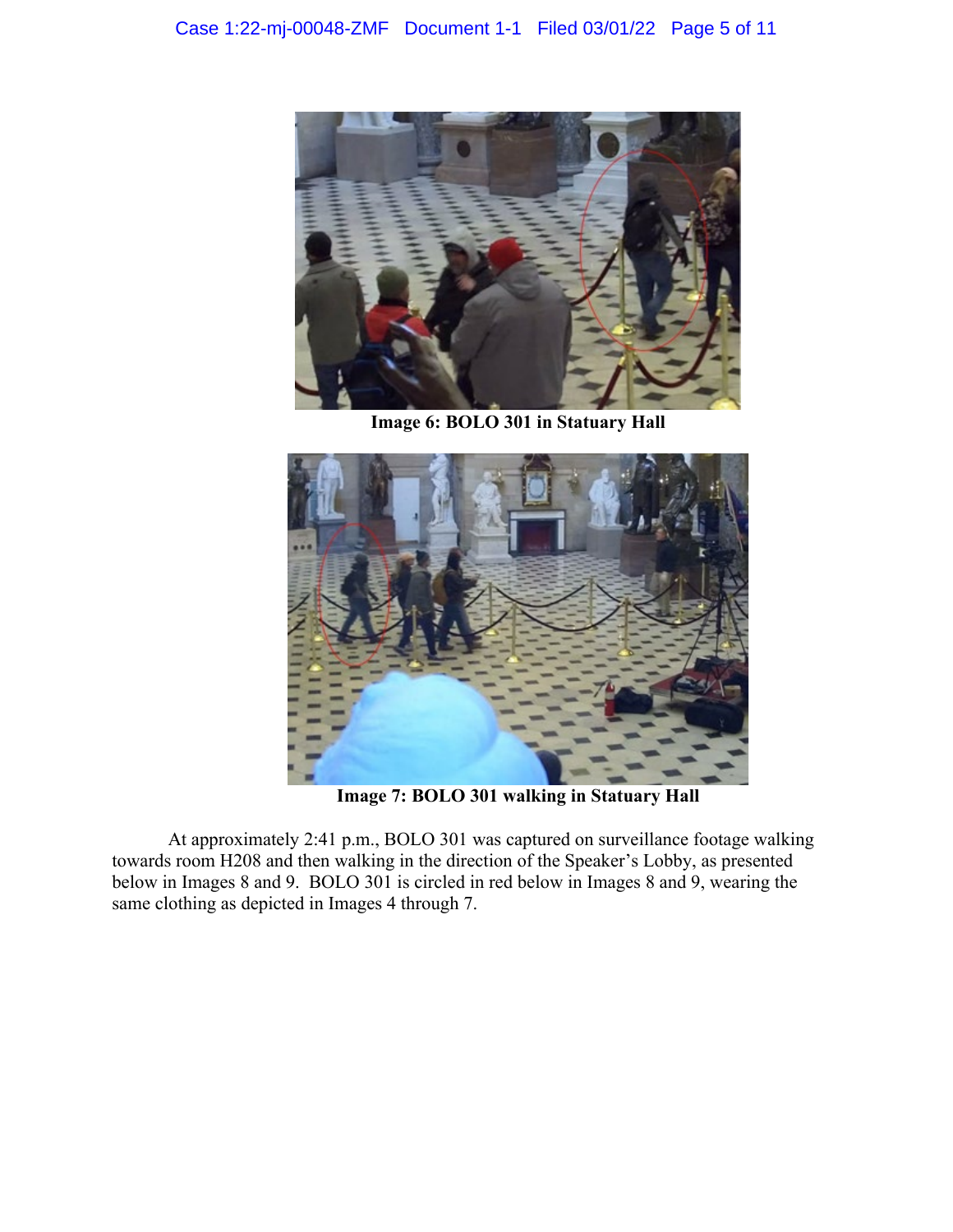

**Image 8: BOLO 301 walking towards H208**



**Image 9: BOLO 301 walking towards the Speaker's Lobby**

BOLO 301 was observed on publicly available videos standing adjacent to the doorway leading into the Speaker's Lobby. BOLO 301 was standing near Ms. Ashli Babbitt when she was shot, as presented below in Images 10 and 11. BOLO 301 is circled in red below in Image 10. In Images 10 and 11 below, BOLO 301 is depicted wearing the same clothing as seen in Images 4 through 9.



**Image 10: RMG News video showing BOLO 301 right after Ms. Ashli Babbitt was shot**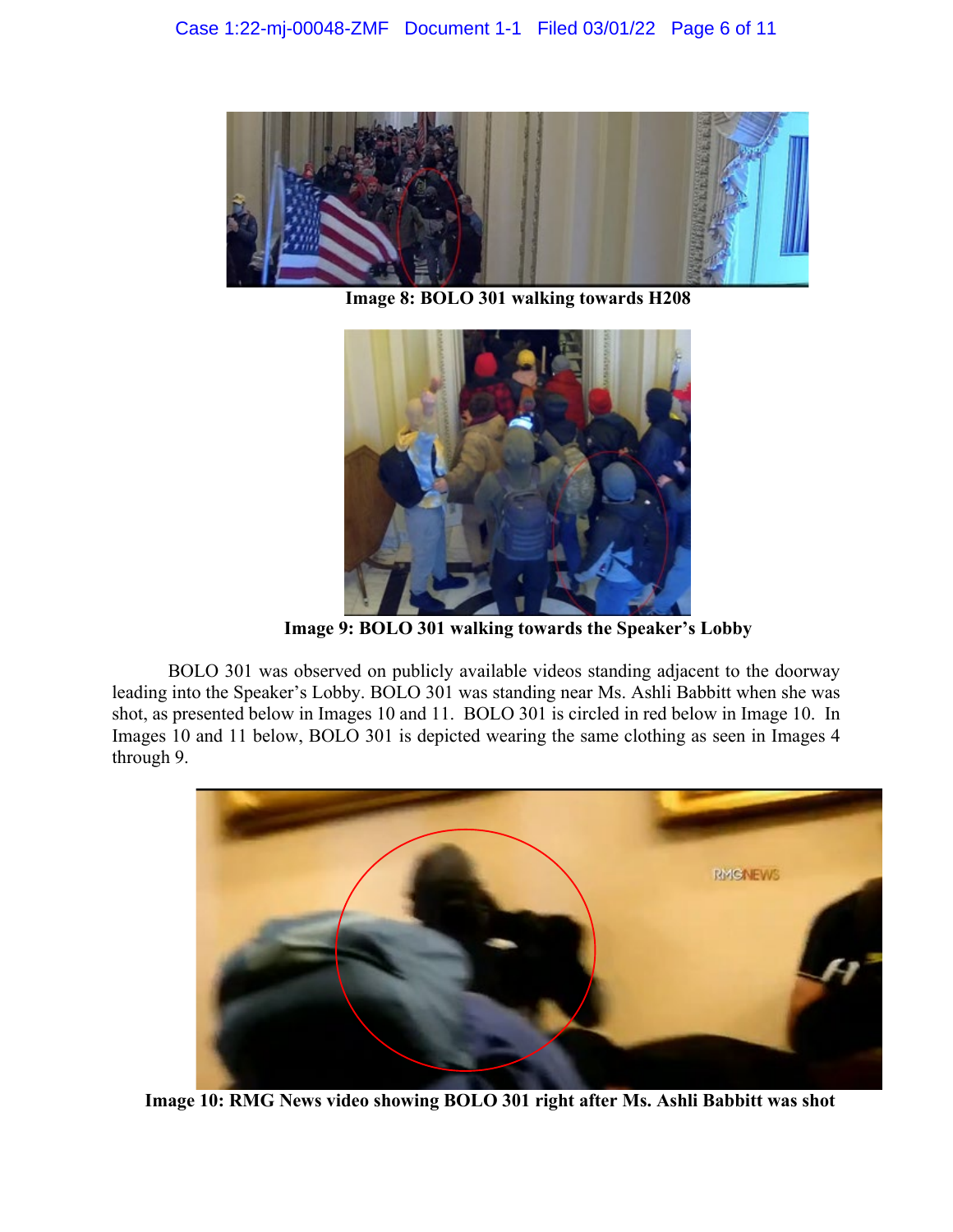

**Image 11: JaydenX video showing BOLO 301 crouching in vicinity of Speaker's Lobby**

Around 2:54 p.m., BOLO 301 was observed on surveillance footage exiting the United States Capitol through the Upper House Door, as presented in Image 12 below. BOLO 301 is circled in red below in Image 12, wearing the same clothing as seen in Images 4 through 9.



**Image 12: BOLO 301 exiting the USCB**

On or about September 22, 2021, the FBI received information from a cooperating individual ("CI") identifying BOLO 301 as IRAJ JAVID (hereinafter the "SUBJECT"). The CI provided a collage, presented below as Image 13, of photographs created by the Sedition Hunters<sup>[2](#page-6-0)</sup>,

<span id="page-6-0"></span><sup>&</sup>lt;sup>2</sup> According to their website, the "Sedition Hunters" are an independent community of individuals who utilize open-source information to identify participants who allegedly committed crimes during the Capitol riot on January 6, 2021. Sedition Hunters available at https://seditionhunters.org (last visited December 22, 2021). Sedition Hunters publish their work at [https://seditionhunters.org](https://usg02.safelinks.protection.office365.us/?url=https%3A%2F%2Fseditionhunters.org%2F&data=04%7C01%7CMAESPOSITO%40fbi.gov%7Ca068efa8318e4fa9bbba08d9c569428f%7C022914a9b95f4b7bbace551ce1a04071%7C0%7C0%7C637757878157425576%7CUnknown%7CTWFpbGZsb3d8eyJWIjoiMC4wLjAwMDAiLCJQIjoiV2luMzIiLCJBTiI6Ik1haWwiLCJXVCI6Mn0%3D%7C3000&sdata=tFFGiJ5taEVHUOqeBepgyCrqwBOIg1gI7A1pvVlNa5k%3D&reserved=0) and on Twitter at [https://twitter.com/SeditionHunters.](https://usg02.safelinks.protection.office365.us/?url=https%3A%2F%2Ftwitter.com%2FSeditionHunters&data=04%7C01%7CMAESPOSITO%40fbi.gov%7Ca068efa8318e4fa9bbba08d9c569428f%7C022914a9b95f4b7bbace551ce1a04071%7C0%7C0%7C637757878157425576%7CUnknown%7CTWFpbGZsb3d8eyJWIjoiMC4wLjAwMDAiLCJQIjoiV2luMzIiLCJBTiI6Ik1haWwiLCJXVCI6Mn0%3D%7C3000&sdata=M4SoNtG2TOkGl%2FxEmbyKaNEuME6ewHN1Gmt4WRJ7go0%3D&reserved=0)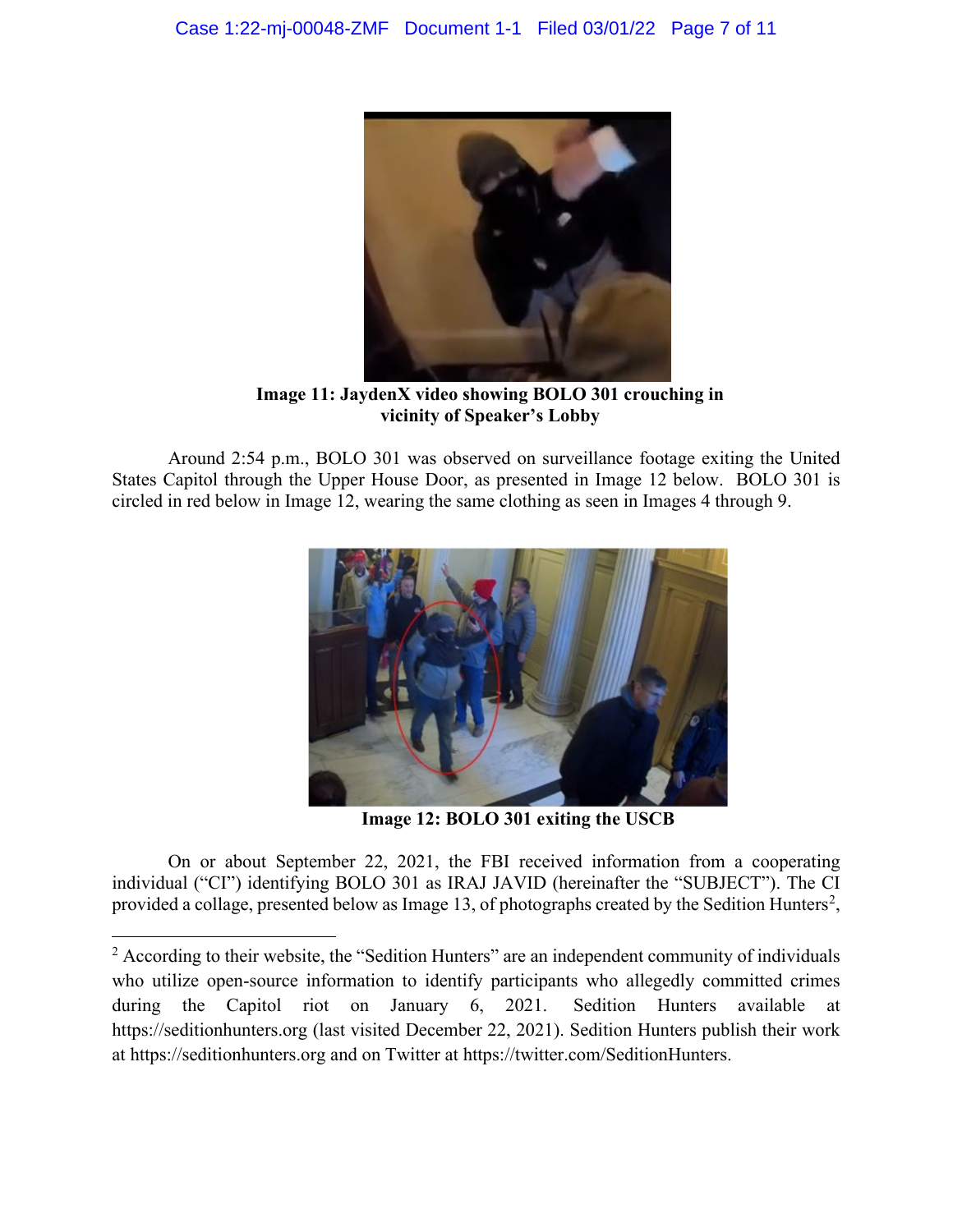a screen shot of an individual resembling BOLO 301, identified as Image 14 below, and the SUBJECT's name. Your affiant has consulted with federal law enforcement officials regularly working with the CI and is unaware of any statements or evidence that would tend to undermine the credibility of the CI. The CI is not working off charges related to a criminal prosecution. Rather, the CI's motivation for providing information is from his/her sense of outrage regarding the attacks on law enforcement during the events of January 6, 2021. The CI requested his/her identity be protected to the extent possible, but he/she is willing to testify. The CI does not know the SUBJECT.



**Image 13: Collage created by Sedition Hunters of BOLO 301**



**Image 14: Photograph taken on January 6, 2021 of individual wearing similar clothing and facemask to BOLO 301**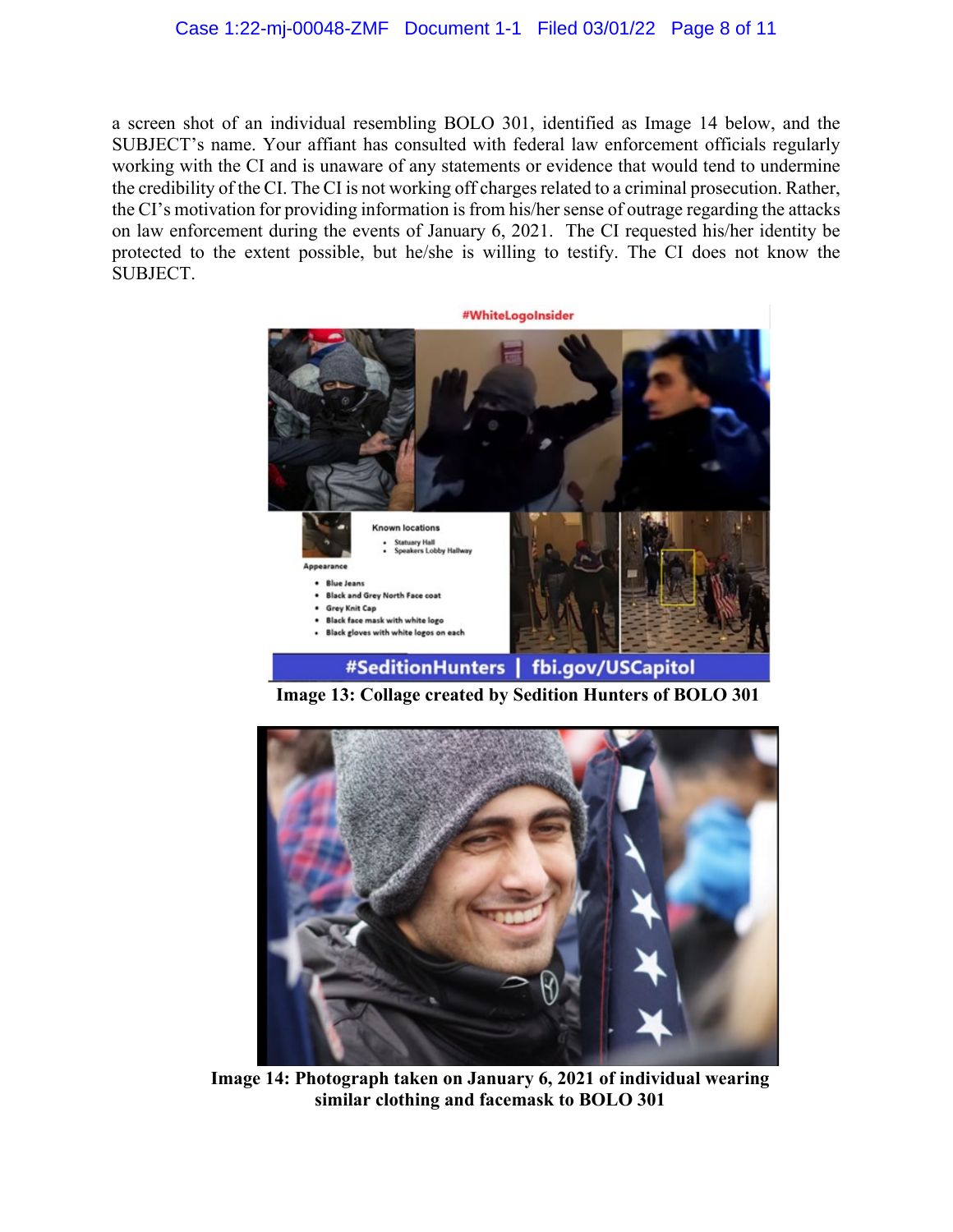Based on a comparison between Image 14, a Virginia driver's license photograph of the SUBJECT, and Images 2 and 3 above, your affiant concluded that BOLO 301 is the SUBJECT. Your affiant also believes based on the clothing and facial features the SUBJECT wears in Image 14, that the man depicted in Images 1 through 12 all depict the SUBJECT. Law enforcement began reviewing databases and publicly available information about the SUBJECT, discovering a phone number ending in -8274<sup>[3](#page-8-0)</sup> and three others associated with the SUBJECT.

A publicly available search of the SUBJECT's name on LinkedIn indicated that the SUBJECT was employed at the Washington Metropolitan Area Transit Authority ("WMATA"). On or about October 14, 2021, personnel with WMATA confirmed the SUBJECT's employment and provided an employment photo, which is identified as Image 15 below. Your affiant compared Image 14, the SUBJECT's driver's license photograph, Images 2 and 3 above, and the SUBJECT's employment photograph (Image 15) and confirmed these images depict the same person.



**Image 15: Employment photo**

On or about November 3, 2021, your affiant interviewed W-1, an employee in management at WMATA, who directly engaged with and is familiar with the SUBJECT. Your affiant showed W-1 Image 14 and W-1 identified the SUBJECT as the man depicted. On or about November 16, 2021, W-1 advised that the SUBJECT's phone number was the same telephone number ending in -8274, which the SUBJECT used to communicate with W-1.

On or about November 20, 2021, during an interview with an agent of the FBI, W-2, a person who knows the SUBJECT, identified the individual pictured in Image 14 as the SUBJECT. W-2 last saw the SUBJECT in either 2017 or 2018 and the two were acquainted through church. W-2 was unable to identify the individual pictured in Image 1.

In a subsequent interview on or about February 1, 2022, W-2 identified the person in Images 2 and 3 as the SUBJECT. W-2 also reviewed the RMG News footage, a screenshot of which appears above as Image 3, and identified the individual entering the U.S. Capitol wearing the black and gray Northface jacket as the SUBJECT.

<span id="page-8-0"></span><sup>&</sup>lt;sup>3</sup> The FBI is in possession of the complete telephone number associated with the SUBJECT.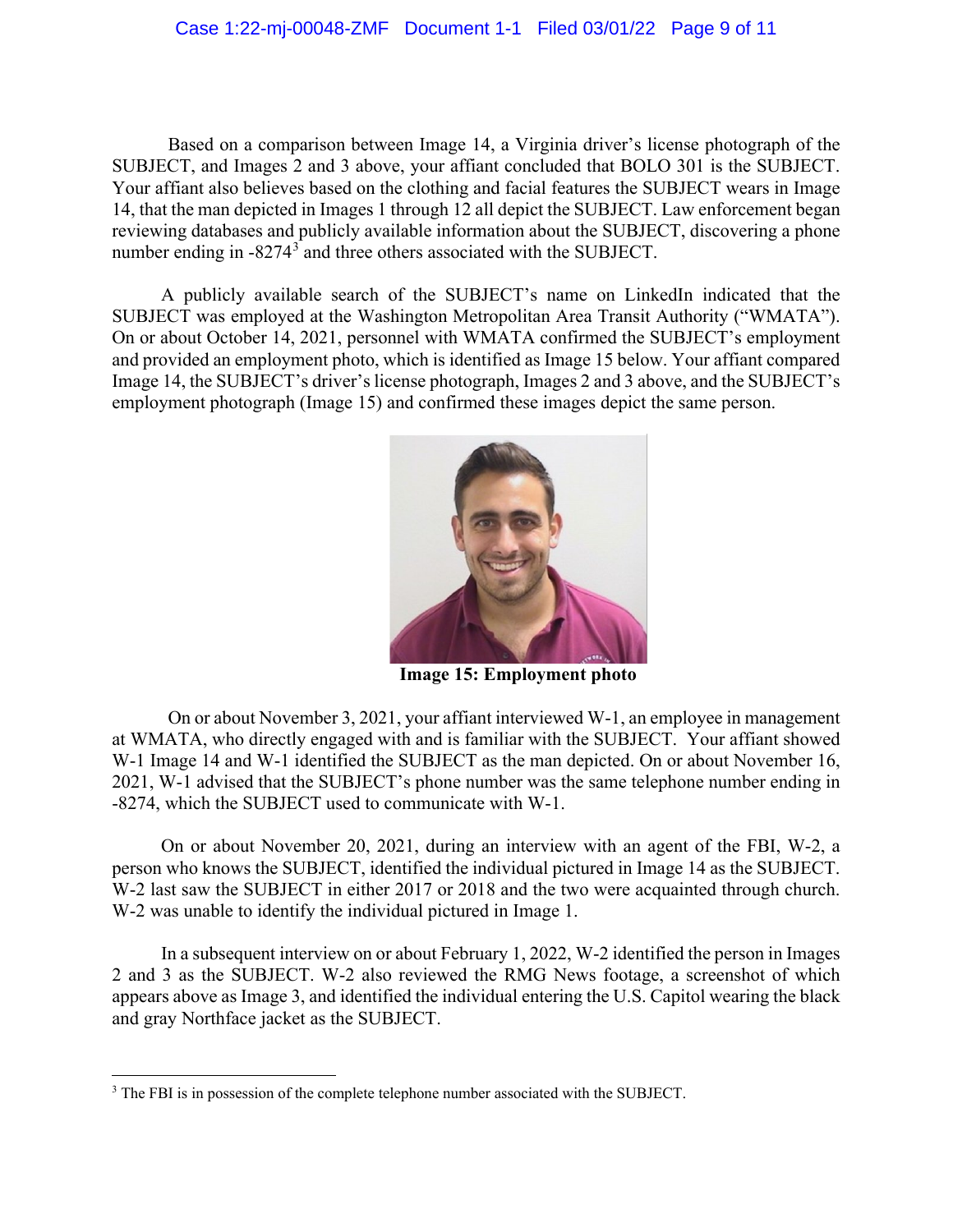On or about November 21, 2021, a third witness, who knows the SUBJECT, identified the individual pictured in Image 14 as the SUBJECT. W-3 also provided the same phone number for the SUBJECT as the phone number ending in -8274. W-3 considers the SUBJECT a close friend. The two previously lived in close proximity for three years and are still in contact. W-3 was unable to identify the individual pictured in Image 1.

According to records provided by Verizon, the phone number ending in -8274 is associated with an account where the subject and two other individuals have "Full Access." The SUBJECT is listed as the contact for the phone number ending in -8274 and an individual assumed to be either a relative or spouse is listed as the account holder. Moreover, the address on the account is the same residence in which agents have observed the SUBJECT through physical surveillance. These records further indicate that the telephone number ending in -8274 was associated with an Apple iPhone X until February 14, 2021, when the telephone number ending in -8274 was then associated with an Apple iPhone 12 Mini.

According to records obtained through a search warrant served on Verizon, the FBI Cellular Analysis Survey Team ("CAST") conducted an analysis of the call detail records ("CDR") of the telephone number ending in -8274. In addition to using cell phone towers in the vicinity of the US Capitol Building, the telephone number ending in -8274 utilized an antenna physically located in the Capitol Visitor Center, which is located inside the US Capitol Building, between 2:17 p.m. and 2:51 p.m. for data transactions on January 6, 2021.

Based on the foregoing, your affiant submits that there is probable cause to believe that the SUBJECT violated 18 U.S.C.  $\S 1752(a)(1)$  and (2) which makes it a crime to (1) knowingly enter or remain in any restricted building or grounds without lawful authority to do; and (2) knowingly, and with intent to impede or disrupt the orderly conduct of Government business or official functions, engage in disorderly or disruptive conduct in, or within such proximity to, any restricted building or grounds when, or so that, such conduct, in fact, impedes or disrupts the orderly conduct of Government business or official functions. For purposes of Section 1752 of Title 18, a "restricted building" includes a posted, cordoned off, or otherwise restricted area of a building or grounds where the President or other person protected by the Secret Service, including the Vice President, is or will be temporarily visiting; or any building or grounds so restricted in conjunction with an event designated as a special event of national significance.

Your affiant submits there is also probable cause to believe that the SUBJECT violated 40 U.S.C. §§ 5104(e)(2)(D) and (G), which make it a crime to willfully and knowingly (D) utter loud, threatening, or abusive language, or engage in disorderly or disruptive conduct, at any place in the Grounds or in any of the Capitol Buildings with the intent to impede, disrupt, or disturb the orderly conduct of a session of Congress or either House of Congress, or the orderly conduct in that building of a hearing before, or any deliberations of, a committee of Congress or either House of Congress; and (G) parade, demonstrate, or picket in any of the Capitol Buildings.